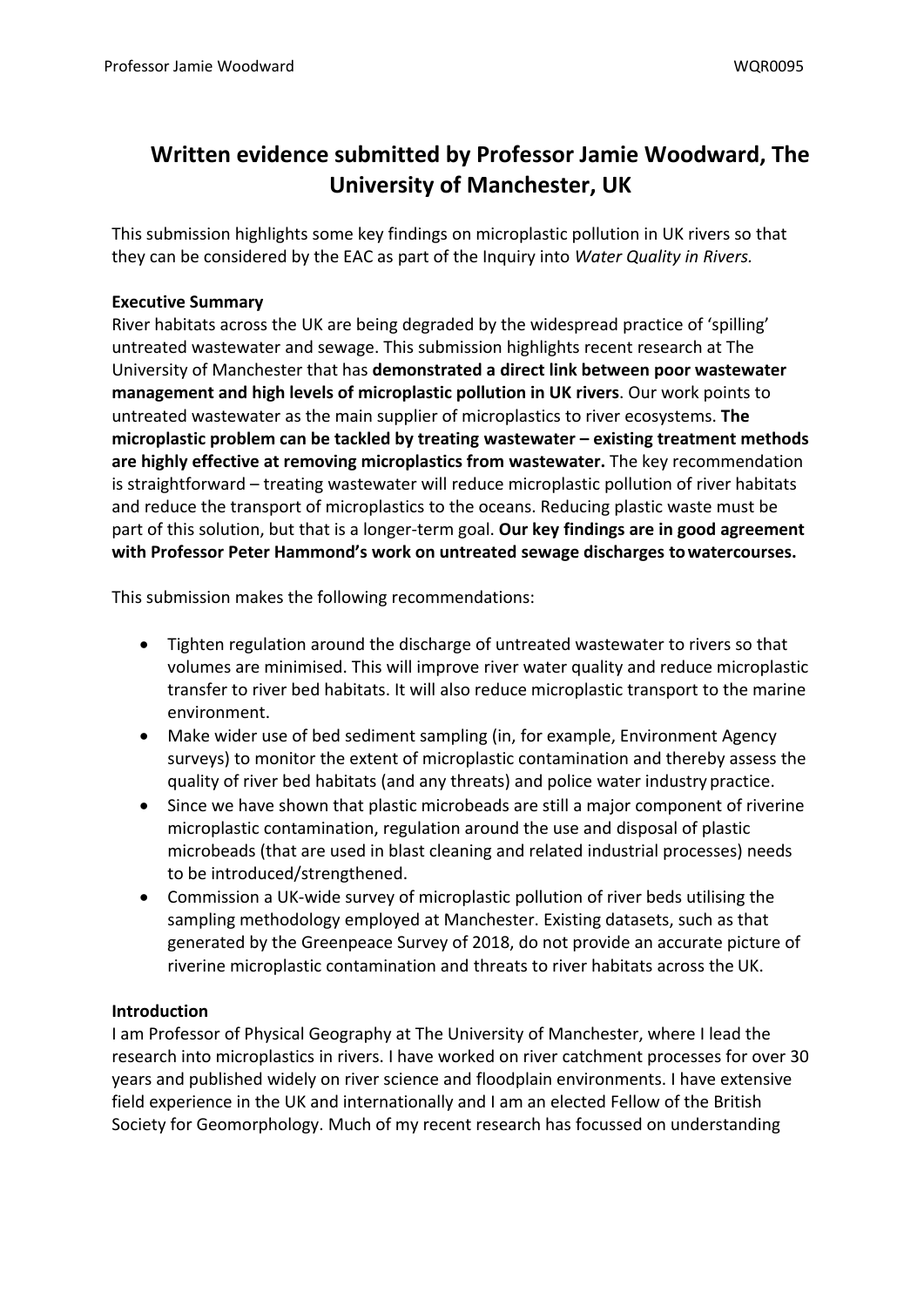microplastic pollution in UK rivers, particularly in urban and sub-urban settings. The recommendations in this submission are based on work that has been rigorously peer reviewed and published in prestigious journals including *Nature Geoscience* and *Nature Sustainability*. Our most recent work published in May 2021 in *Nature Sustainability* was covered in the press by [Politics](https://www.politicshome.com/members/article/microplastics-and-sewage-in-rivers-a-threat-to-ecosystems-the-environment-and-public-health) [Home](https://www.politicshome.com/members/article/microplastics-and-sewage-in-rivers-a-threat-to-ecosystems-the-environment-and-public-health), [The](https://www.theguardian.com/environment/2021/may/13/water-firms-are-main-source-of-microplastics-in-uk-rivers-study-says) [Guardian](https://www.theguardian.com/environment/2021/may/13/water-firms-are-main-source-of-microplastics-in-uk-rivers-study-says) [a](https://www.theguardian.com/environment/2021/may/13/water-firms-are-main-source-of-microplastics-in-uk-rivers-study-says)nd [BBC](https://www.bbc.co.uk/news/science-environment-57092135) [News,](https://www.bbc.co.uk/news/science-environment-57092135) among others.

I discussed this microplastics research and its implications with members of the Environmental Audit Committee in May 2021 including a meeting with Rt Hon Philip Dunne and EAC advisors on 25 May. I gave an invited presentation to members of the Environmental Audit Committee on 8 July 2021 as part of their field visit to the River Windrush. I have also met with the *APPG on Microplastics* and contributed to their Policy Report that is due to be published in September 2021.

## **1. Background**

- **1.1.** Microplastic contamination poses a threat to freshwater habitats, marine life and human health. Microplastics are now ubiquitous in the environment and rivers are the main transporter of microplastics to the oceans. While it is not feasible to remove the microplastics already present in our waterways, we can manage the volume entering rivers because the vast bulk of microplastics enter via distinct point sources: these are primarily combined sewer overflows and wastewater treatment works outfalls. Existing wastewater treatment processes can remove most (up to 99%) of the microplastics in wastewater. **Until we reduce our use of plastics, effective wastewater treatment is the best tool presently available to minimise microplastic inputs to rivers.**
- **1.2.** Microplastic hotspots in rivers can act as a vector for sewage-borne toxins, amplifying their effects to degrade riverine ecosystems. There are also significant concerns that concentrated sewage deposits provide a breeding ground for genetic mutation and antibiotic resistance. The discharge of sewage to rivers is a controversial practice and forms a key part of the Water Quality in Rivers Inquiry. **Our work has now linked this practice (and the wider practice of discharging untreated wastewater to rivers) to very high levels of microplastic contamination of ecologically important river habitats – namely river channel beds.** The quality of these habitats underpins the entire riverine ecosystem.

## **2. Recent research**

- **2.1.** We first recorded widespread microplastic contamination of river channel beds in ten rivers around the city of Manchester in samples collected in 2015 and 2016 (Figure 1). These rivers are typical of urban, semi-urban and rural river catchments across the UK. **Our findings are therefore of relevance to most of the UK.**
- **2.2.** As well as revealing much higher-than-expected levels of microplastic pollution in river channel beds, our study was the first to recognize the effectiveness offlood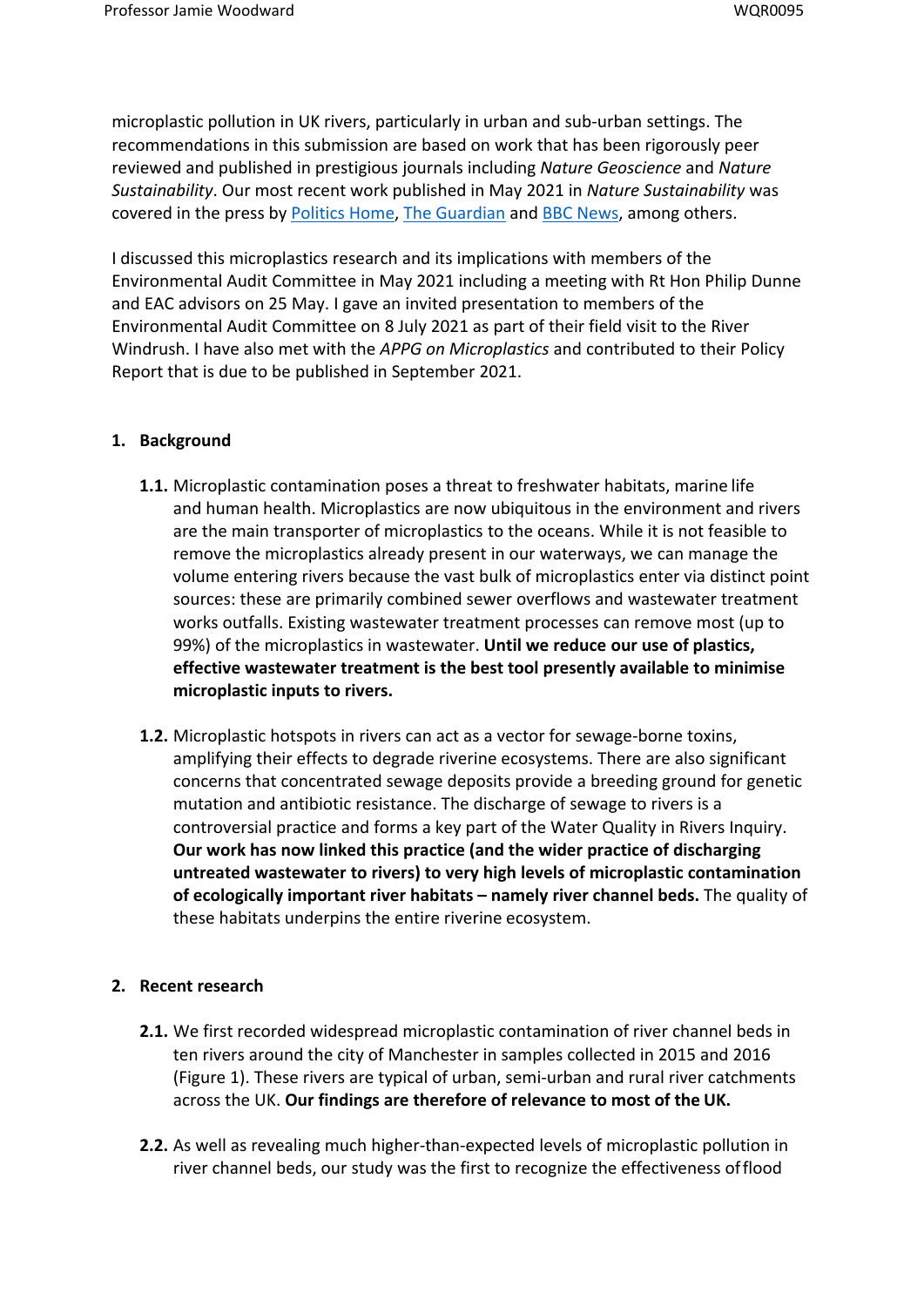events to scour river beds of microplastics and flush them downstream. These flushing events show that **rivers have the capacity to self-clean, provided the input of microplastics is reduced.**

- **2.3.** Following a large flood in July 2019, we carried out a detailed programme of field sampling and laboratory analyses on the River Tame in the upper Mersey basin of Northwest England to establish microplastic *sources*. **We found very high levels of microplastic contamination in the urban and sub-urban river beds.** The rural headwaters showed much lower microplastic loadings. Urbanised zones in particular showed alarming microplastic concentrations – the highest recorded anywhere in the world. The microplastic assemblages showed wide variation, with each reach having a different mix of microplastic types (microbeads, microfibres, fragments and others).
- **2.4. Our work has shown that microplastics can only accumulate on river beds at high concentrations if untreated wastewater laced with microplastics is dischargedinto river flows that are too low to disperse the microplastics downstream.**
- **2.5.** We still see very high concentrations of microbeads on river channel beds. **These microbeads come from trade effluents via discharges from CSOs and from the discharge of untreated wastewater from WWTWs.** We do not see microbeads from personal care products. These were banned in the UK in January 2018, but most companies phased them out earlier. **The microbead problem has not gone away, the 2018 ban did not address industrial sources.** We need to addressthis.
- **2.6.** Environment Agency (EA) monitoring typically focuses on water samples and there is limited EA expertise on sediment properties and microplastics. Most surveys in UK rivers have focused on sampling microplastics suspended in river water. **However, concentrating solely on buoyant microplastics in the water column can yield a very limited picture of microplastic contamination**. We have observed that microplastics of all types accumulate on river beds in very high concentrations and often reside there for weeks or months, until a significant flood event disturbs the bed and washes them downstream.

## **3. Implications**

- **3.1.** Microplastic hotspots on river beds have implications for the ecological health of our rivers. **Many aquatic fauna live, feed and reproduce in the channel bed environment; they face prolonged exposure to microplastics as a result of wastewater/sewage spills.** The channel bed is the worst place for microplastic accumulation because it maximises their bioavailability. Allowing microplastics to accumulate on the river bed maximises opportunities for primary and secondary ingestion by aquatic fauna.
- *3.2.* Many microplastics are highly buoyant and easily transported by flood flows. **Our research shows that hotspots of channel bed microplastic contamination***cannot*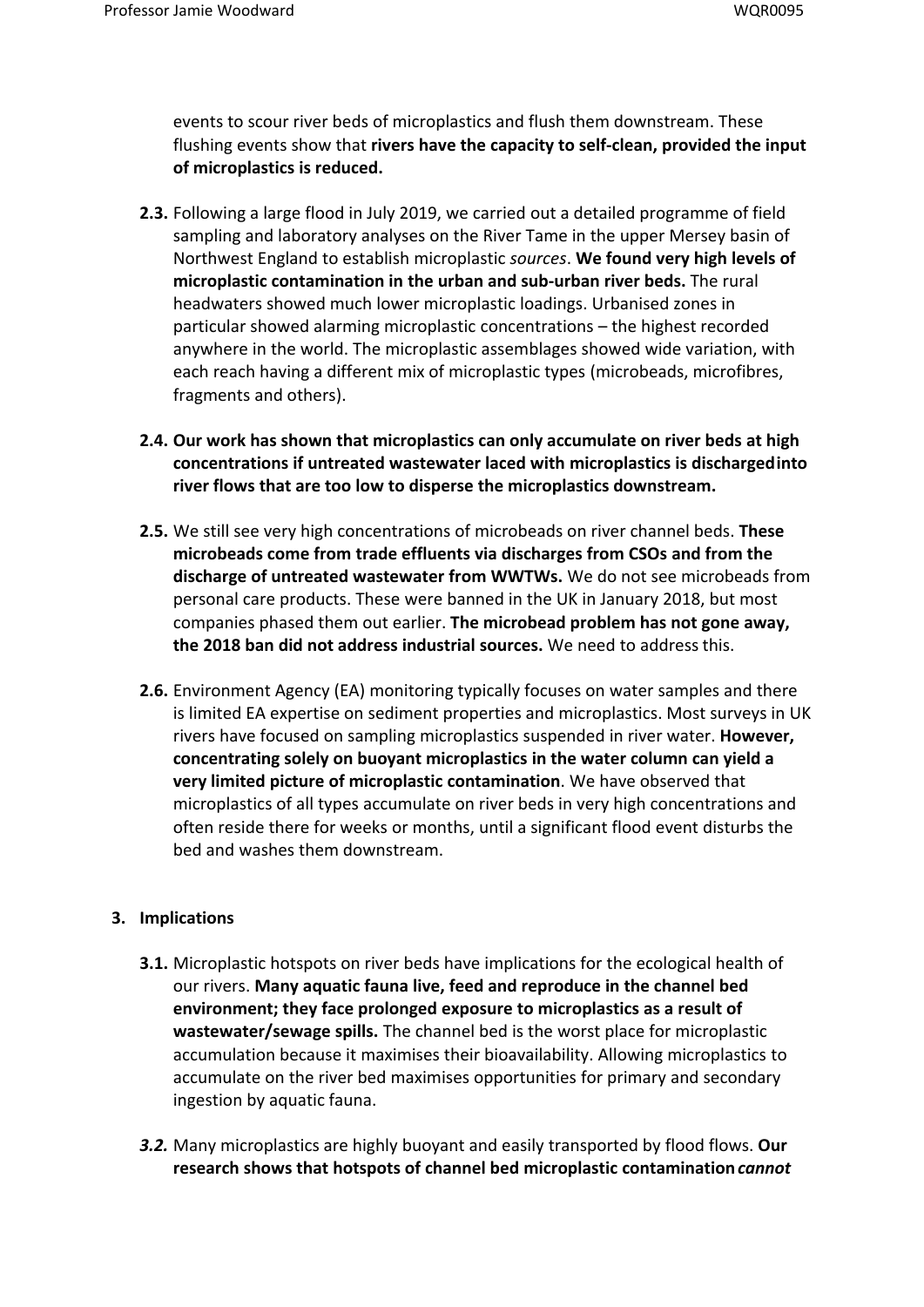**form during high river flows because these flows flush microplastics downstream.** The only way such microplastic hotspots can form is via the discharge of untreated wastewater into river flows that are too sluggish to transport them downstream. Our research shows that these hotpots can form in dry weather and in low flows when rainfall conditions are far from exceptional. **In short, the presence of these microplastic hotspots offers very clear evidence that untreated wastewater is routinely discharged outside of the conditions allowed by EA permits**. This form of microplastic contamination is a consequence of wastewater and sewage disposal into low flowing streams. **This conclusion is in good agreement with the work of Professor Peter Hammond.** We have arrived at the same conclusion from very different approaches.

- **3.3. Conventional wastewater treatment is capable of removing up to 99% of the microplastics entering rivers**, with most being removed in the tertiary treatment stage. Treated wastewater is dominated by low concentrations of synthetic fibres – these microplastics can evade all stages of treatment but they do so in very low concentrations (Figure 2). Treated wastewater *cannot* account for the varied microplastic assemblages of microbeads, fragments, fibres and so on that form the heavily contaminated channel bed hotspots (Figure 2). Rather, these bed assemblages share many similarities with the mix of microplastic types *entering* water treatment plants. **Where microplastics are found in high concentrations on river beds, it forms one of the clearest indicators of poor wastewater management.**
- **3.4. The geography and composition of the most heavily microplastic hotspots often allows them to be traced to specific point sources**: CSO and wastewater outfalls from WWTWs. Both are water company assets. The microplastic problem described here should form part of the Storm Overflows Taskforce. Reducing urban runoff through green infrastructure will help to reduce microplastic inputs to rivers.
- **3.5.** In the recent River Tame study about half of the microplastics are microbeads. **The presence of microbeads on the river bed in high concentrations provides a very clear link with the urban wastewater system because these are** *primary* **microplastic particles used in specific industrial processes.** Their presence within mixed microplastic assemblages links the full assemblage to the wastewater system. Microbead use in personal care products was banned in the UK in January 2018 when Michael Gove was Environment Minister, but several industries (mainly in urban settings) still use plastic microbeads in very large quantities – specifically as blast media for industrial cleaning and for stripping rust and paint frommetalwork.

#### **4. Recommendations**

**4.1. Tighten regulation around the discharge of untreated wastewater to rivers so that volumes are minimised.** This will improve river water quality and reduce microplastic transfer to river bed habitats. It will also reduce microplastic transport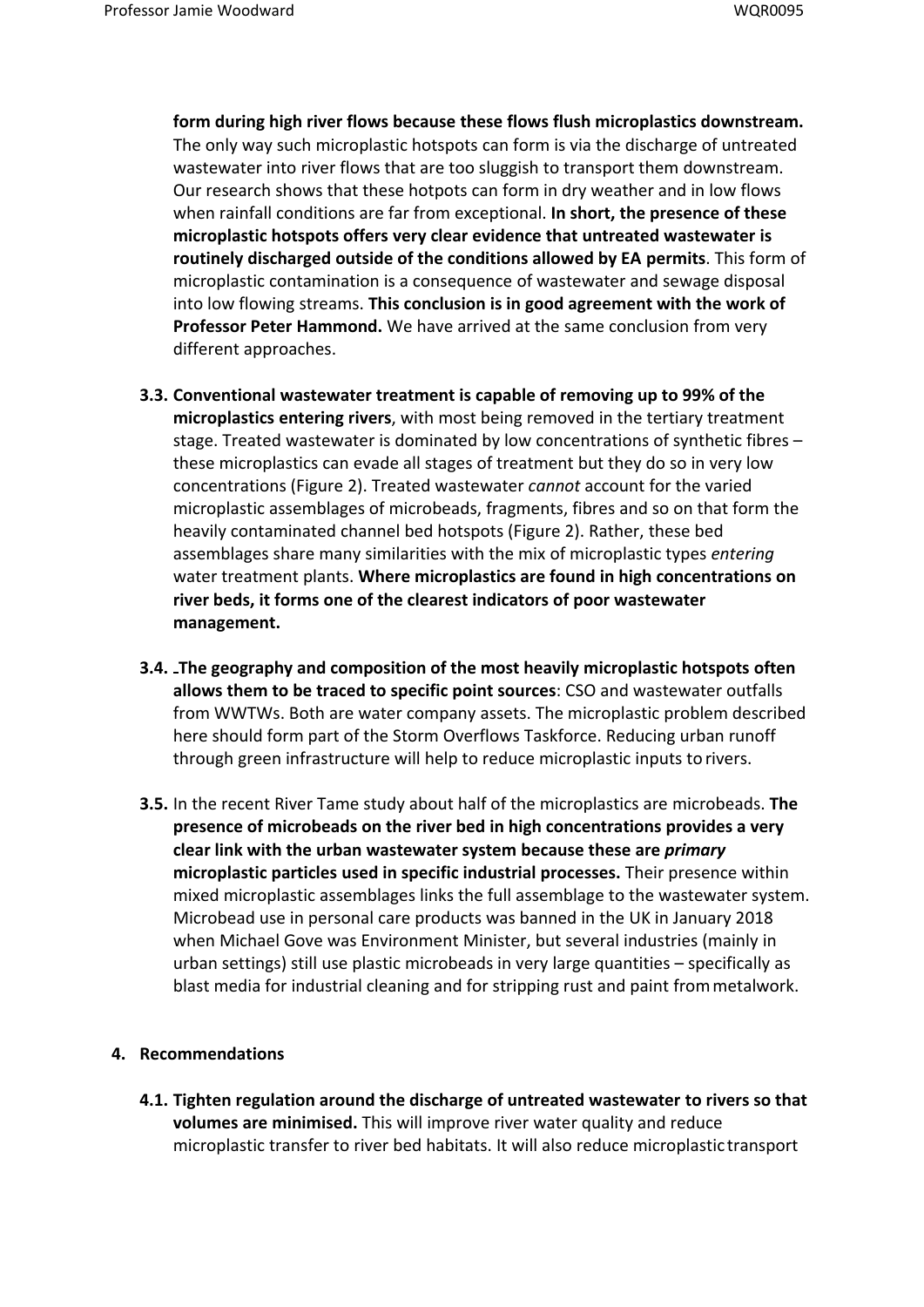to the marine environment. These is a strong case to be made for making flow data publicly available in real time. Water company practice is key part of the solution.

- **4.2. Utilise sediment monitoring to police water industry practice:** The microplastic load on a river channel bed represents a cumulative history of all contamination events since the last significant flood. **It is possible to use the microplastic assemblage to track and trace the point sources of wastewater.** The monitoring of microplastics on river channel beds can help the EA to identify permit breaches.
- **4.3. Strengthen regulation on industrial microbeads:** The presence of significant volumes of microbeads in channel bed microplastic hotspots demonstrates that they are still used by industry in very large amounts and that these microbeads are finding their way into the urban drainage system and wastewater treatment plants. **We need improved regulation on microbead disposal on industrial premises to keep them out of our rivers.** We need new regulations to ensure that these materials are disposed of appropriately on site and not simply washed into the urban drainage system. The use of alternative materials to plastic microbeads should also be explored.
- **4.4. A UK-wide survey of the extent of microplastic contamination is needed.** This should focus on the contamination of river bed habitats and assess the bioavailability of the microplastic load in a given setting. We also need further research to identify ecologically-relevant upper limits for microplastics in river systems. We do not have any legal targets or limits for microplastic pollution despite a growing literature pointing to multiple harmful impacts on freshwaterand marine ecosystems.

#### **References**

Hammond, P., Suttie, M., Lewis, V.T., Smith, A.P. and Singer, A.C. (2021) Detection of untreated sewage discharges to watercourses using machine learning*. npj Clean Water* 4, 18 <https://doi.org/10.1038/s41545-021-00108-3>

Hurley, R., Woodward, J.C. and Rothwell, J.J. (2018) Microplastic contamination of river beds significantly reduced by catchment-wide flooding. *Nature Geoscience*, 11, 251–257 <https://doi.org/10.1038/s41561-018-0080-1>

Woodward, J.C., Li, J., Rothwell, J.J. and Hurley, R. (2021) Acute riverine microplastic contamination due to avoidable releases of untreated wastewater. *Nature Sustainability*, 4, <https://doi.org/10.1038/s41893-021-00718-2>

Professor Jamie Woodward Department of Geography The University of Manchester

*September 2021*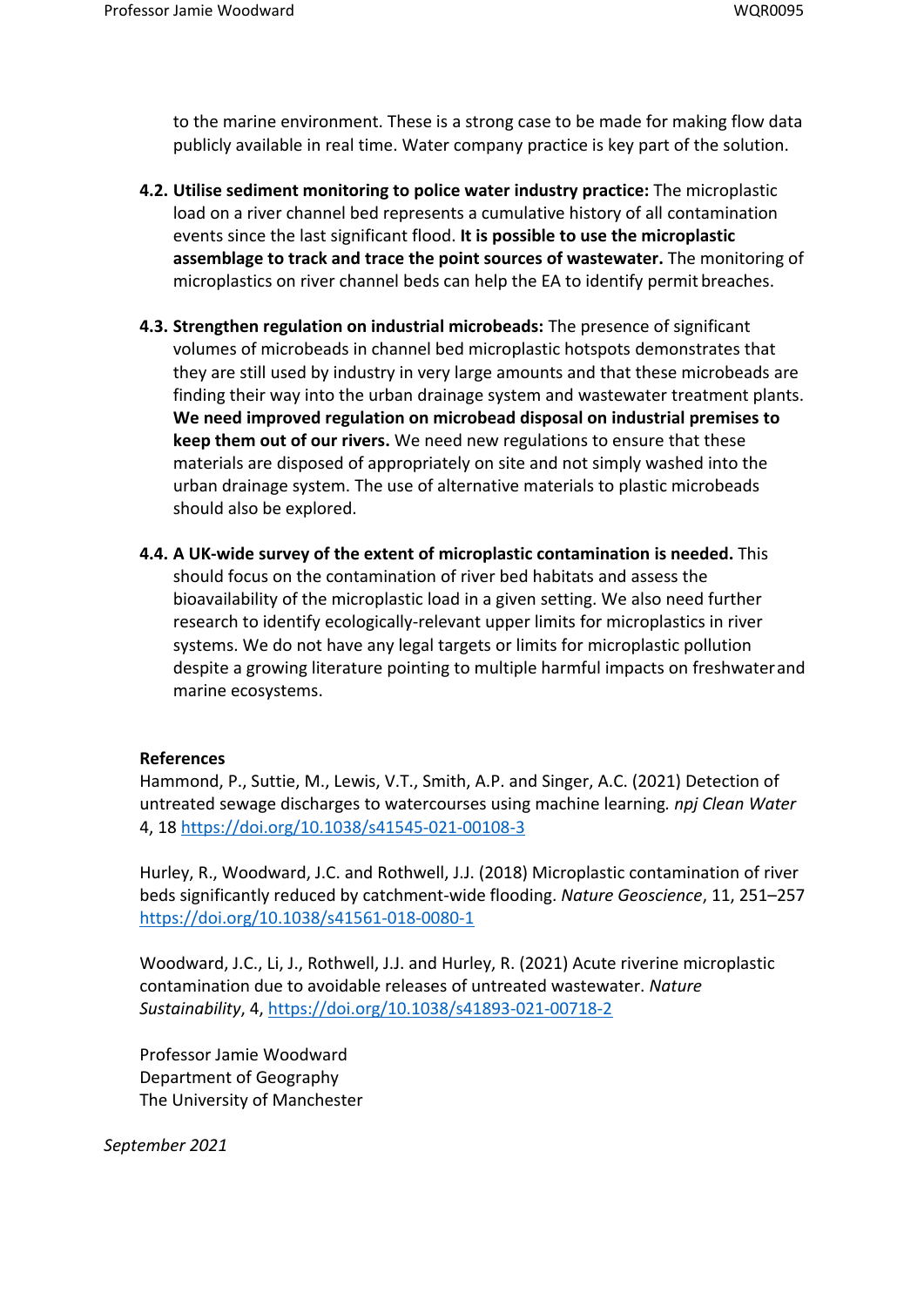

**Figure 1.** Microplastic concentrations in river bed sediments at 40 sites across 10 rivers around Manchester in 2015 and 2016. Microplastic concentrations decreased at most sites after the winter flooding of 2015/2016. Rivers will clean themselves if we limit the volume of microplastics entering the system.